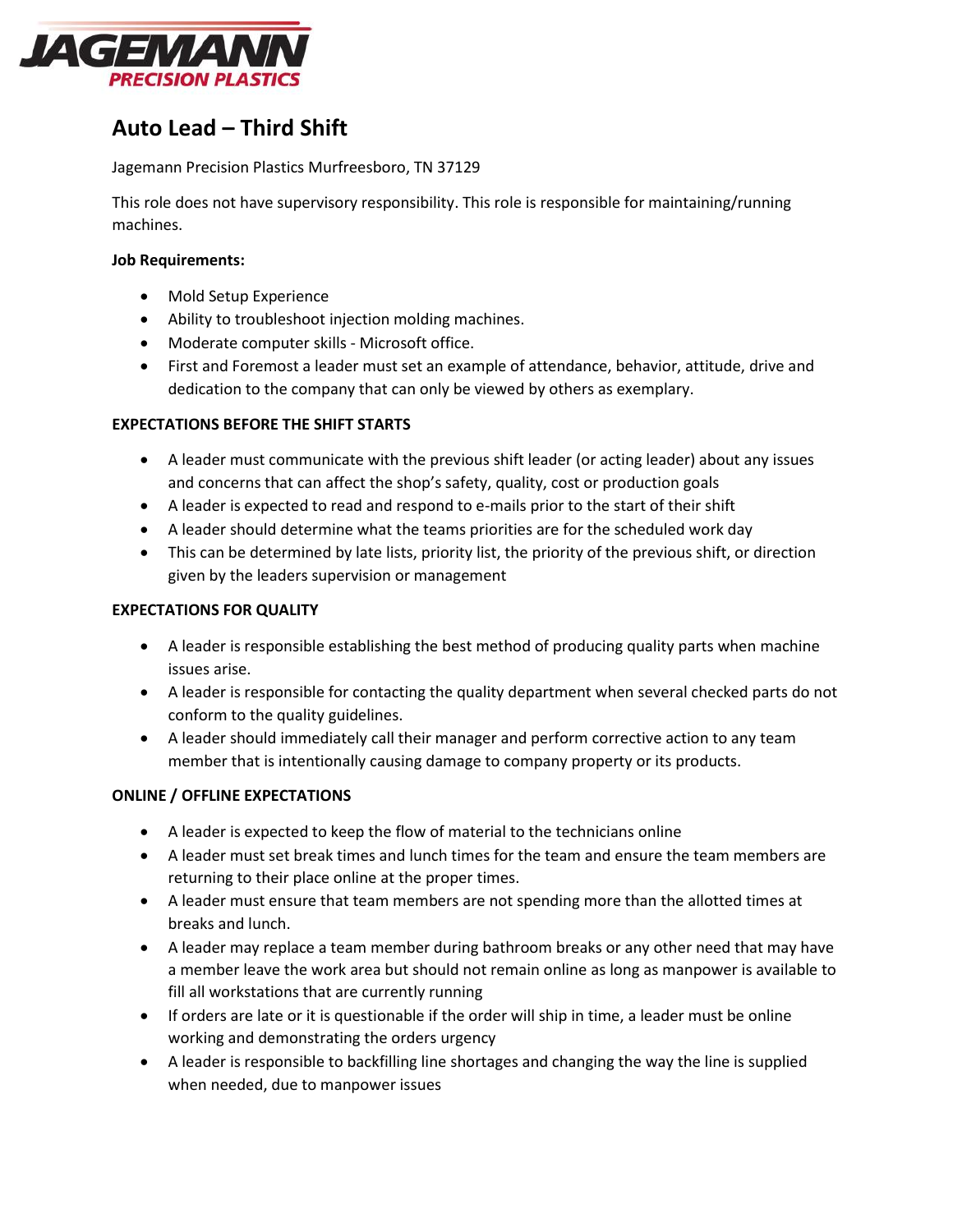

- A leader is responsible for ensuring that the team members are keeping their work stations and the overall shop floor free of clutter and in proper order
- A leader must ensure that all team members are wearing the proper Personal Protective Equipment while on the shop floor

### **STITUATIONAL EXPECTATIONS**

- A leader should always conduct themselves in an appropriate manner when addressing other team members, customers or other members of the management team
- A leader is expected to follow the no tolerance guidelines for drug use and immediately send home any team member found breaking the no tolerance guideline
- The manager is to be notified right away if a team member has violated this policy
- A leader should always reframe from violence and work to prevent violence in the workplace to the best of their abilities
- A leader should not participate in or promote activities that can be considered detrimental to the company and its ability to remain competitive
- A leader should always conduct themselves in an appropriate manner when addressing other team members, customers or other members of the management team

#### **MACHINERY EXPECTATIONS**

- A leader is expected to understand the operations and capabilities of the equipment in their area
- A leader must understand the priority and need of production items that require them to startup, run, and monitor equipment that may not have the current capabilities of running at its normal rates
- If a machine is down for issues that require maintenance, it is the responsibility of the leader to find productive the most productive work available for the team member assigned to the machine to do.
- When a machine goes down for tooling or maintenance, a leader is responsible for entering a work order for the repair work and contacting the proper department for the fix

## **EXPECTATIONS FOR COMMUNICATION**

- A leader must be able to understand the priority and the urgency of production requirements and communicate that urgency onto the team
- A leader or supervisor is expected to communicate major issues, incidents or downtime to their manager.
- No Major issues, incidents and downtime include but are not limited to
- o 30 minutes or more of unplanned downtime due to machine issues
- o Defective parts that exceed more than 10% of the parts reviewed
- o Inappropriate or combative behavior between team members
- o Part shortages or potential part shortages
- o Dangerous conditions that can involve the health or safety of the team
- $\circ$  6) Suspicious activities of team members that may prolong production requirements